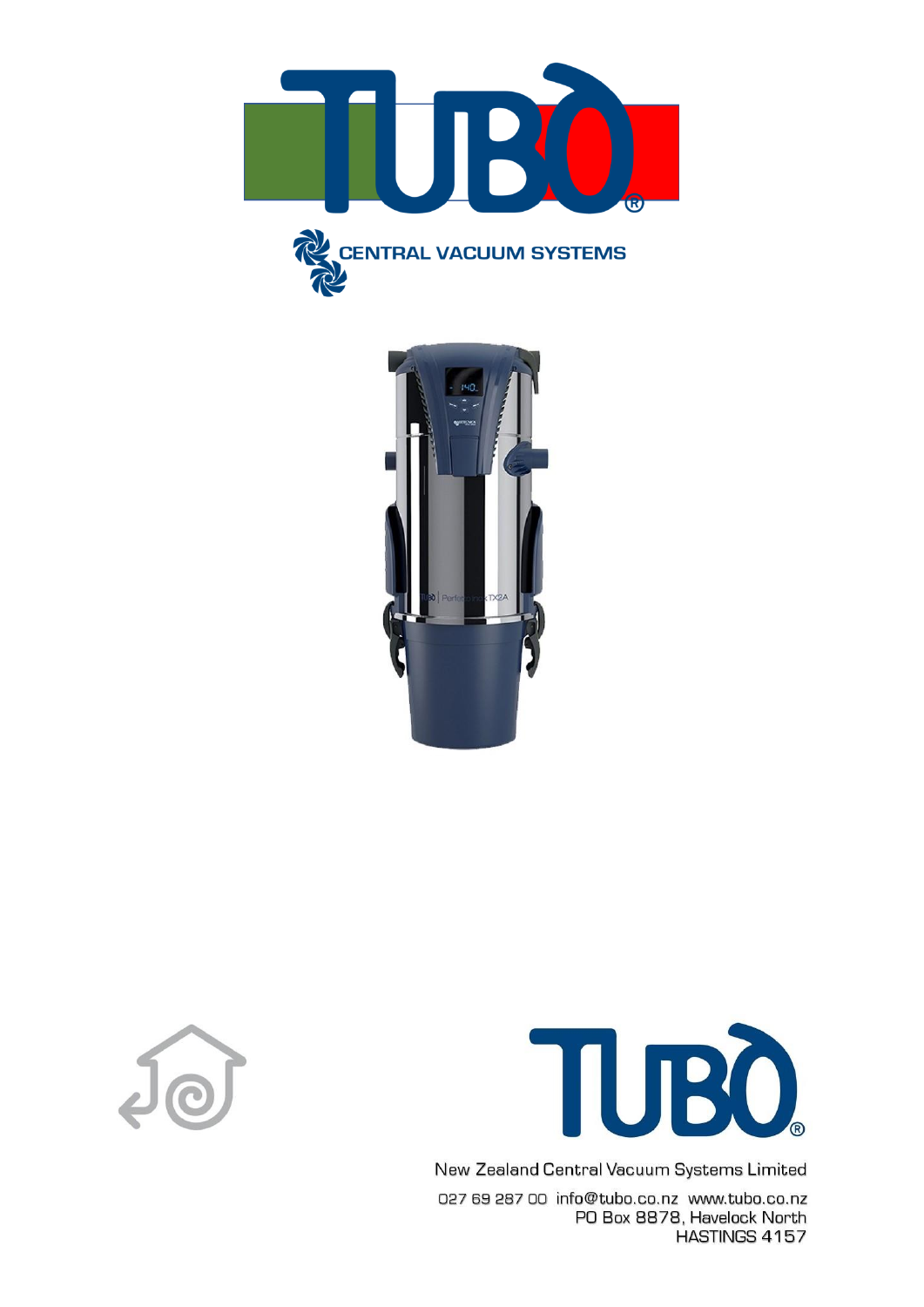# Table of Contents

| $\label{lem:1.1} \mbox{Introduction} \,\, \ldots \,\, \ldots \,\, \ldots \,\, \ldots \,\, \ldots \,\, \ldots \,\, \ldots \,\, \ldots \,\, \ldots \,\, \ldots \,\, \ldots \,\, \ldots \,\, \ldots \,\, \ldots \,\, \ldots \,\, \ldots \,\, \ldots \,\, \ldots \,\, \ldots \,\, \ldots \,\, \ldots \,\, \ldots \,\, \ldots \,\, \ldots \,\, \ldots \,\, \ldots \,\, \ldots \,\, \ldots \,\, \ldots \,\, \ldots \,\, \ldots \,\, \ldots \,\, \ldots \,\, \ldots \$ |  |
|-----------------------------------------------------------------------------------------------------------------------------------------------------------------------------------------------------------------------------------------------------------------------------------------------------------------------------------------------------------------------------------------------------------------------------------------------------------------|--|
|                                                                                                                                                                                                                                                                                                                                                                                                                                                                 |  |
|                                                                                                                                                                                                                                                                                                                                                                                                                                                                 |  |
|                                                                                                                                                                                                                                                                                                                                                                                                                                                                 |  |
|                                                                                                                                                                                                                                                                                                                                                                                                                                                                 |  |
|                                                                                                                                                                                                                                                                                                                                                                                                                                                                 |  |
|                                                                                                                                                                                                                                                                                                                                                                                                                                                                 |  |
|                                                                                                                                                                                                                                                                                                                                                                                                                                                                 |  |
|                                                                                                                                                                                                                                                                                                                                                                                                                                                                 |  |
|                                                                                                                                                                                                                                                                                                                                                                                                                                                                 |  |
|                                                                                                                                                                                                                                                                                                                                                                                                                                                                 |  |
|                                                                                                                                                                                                                                                                                                                                                                                                                                                                 |  |
|                                                                                                                                                                                                                                                                                                                                                                                                                                                                 |  |
|                                                                                                                                                                                                                                                                                                                                                                                                                                                                 |  |

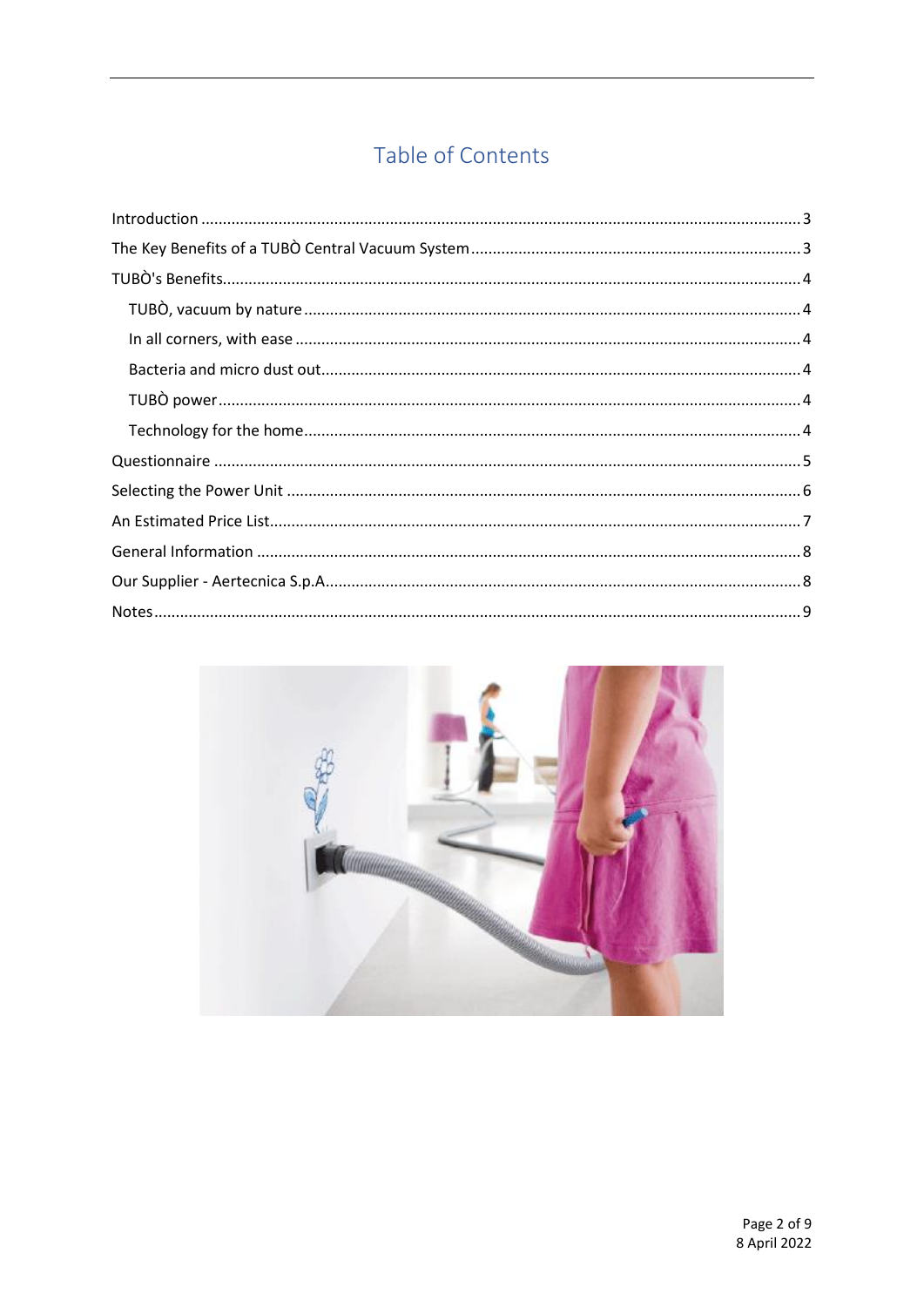### <span id="page-2-0"></span>Introduction

This document has been prepared to provide you with an introduction to our Central Vacuum Systems. Once you have read through this, and want to move on to getting a Quote, we will need a set of your house plans in PDF format. Once we have looked over your plans, we will contact you to discuss our ideas and the optional accessories you can add to your system.

Please visit our website for more information on our products and accessories. There is a Catalogue you can download and videos to watch.

Any questions, please do not hesitate to contact us.

# <span id="page-2-1"></span>The Key Benefits of a TUBÒ Central Vacuum System

- Italian Designed and Manufactured for you since 1985
- The only maunufacturer with ISO 9001 Quality Management and ISO 14001 Environmental Management standards
- A Market leader
- A Product leader
- A complete range of products
- Quieter than our competitors
- Greater suction increasing the cleanliness of your home and the lifespan of your carpets
- A healthier home by removing micro dust particles and allergens from the air you breathe

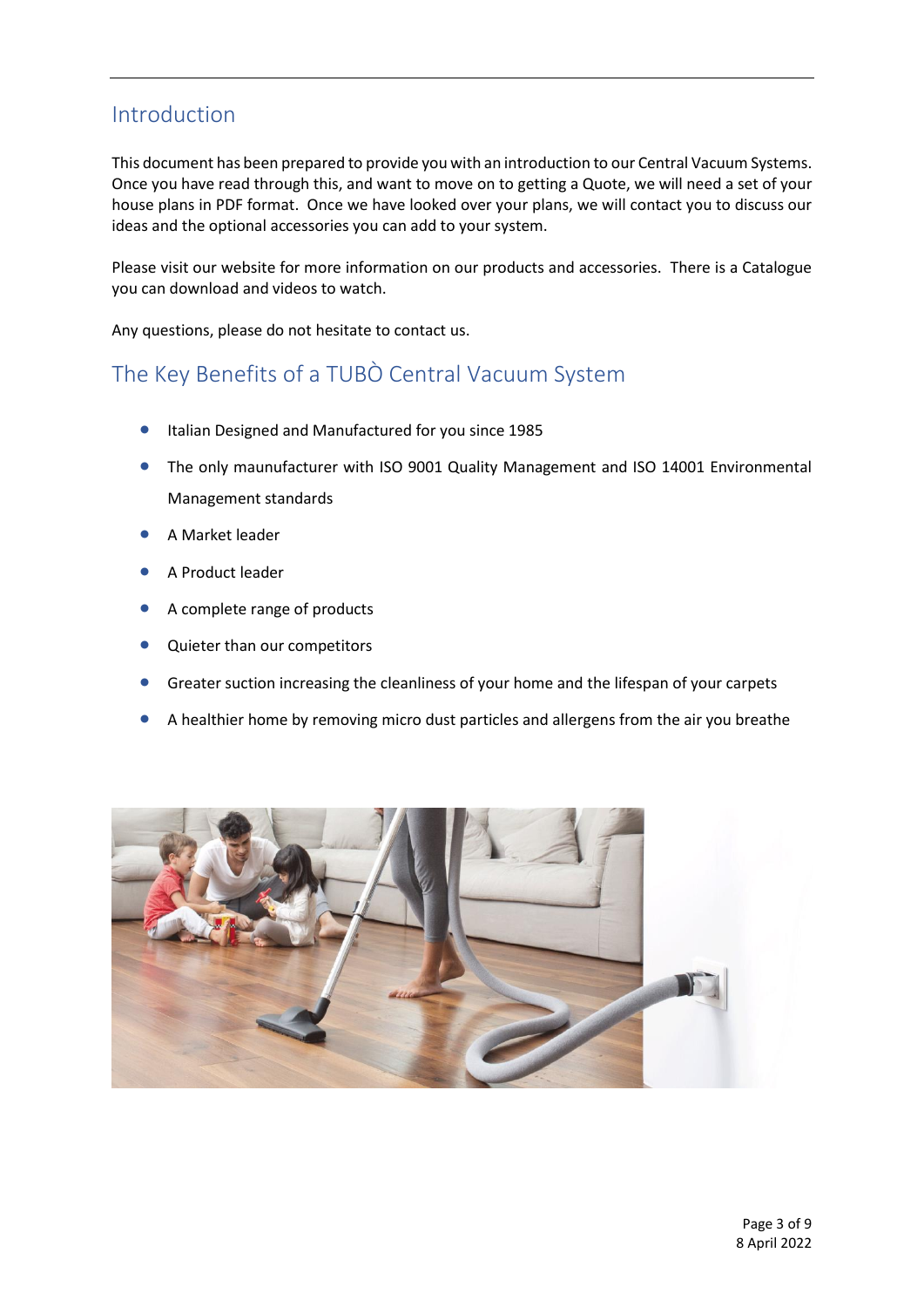# <span id="page-3-0"></span>TUBÒ's Benefits

#### <span id="page-3-1"></span>TUBÒ, vacuum by nature

Clean and silent: these are TUBÒ's attributes.

TUBÒ guarantees a high level of cleanliness with the silent operation: the central vacuum unit, installed in a separate space or externally, enables the system to be used in complete freedom at any time.

#### <span id="page-3-2"></span>In all corners, with ease

The flexible, lightweight and manageable hose ensures maximum functionality and easily reaches every corner of the home. Sockets are conveniently located, eliminating the difficulties encountered when using traditional portable vacuum cleaners.

#### <span id="page-3-3"></span>Bacteria and micro dust out

TUBÒ protects your health by deeply cleaning and sanitising your home. Dust is vacuumed and any recirculation of bacteria and micro-dust is completely eliminated.

#### <span id="page-3-4"></span>TUBÒ power

TUBÒ's vacuuming power is greater than that of a conventional vacuum cleaner: in this way, your home will benefit from more complete, long-lasting cleanliness.

#### <span id="page-3-5"></span>Technology for the home

TUBÒ completely redefines the concept of home hygiene, making it suitable for the needs of modern life. This is why architects and designers in Italy and abroad enhance their home designs by recommending the use of TUBÒ: to date, over a million satisfied users have installed the system.

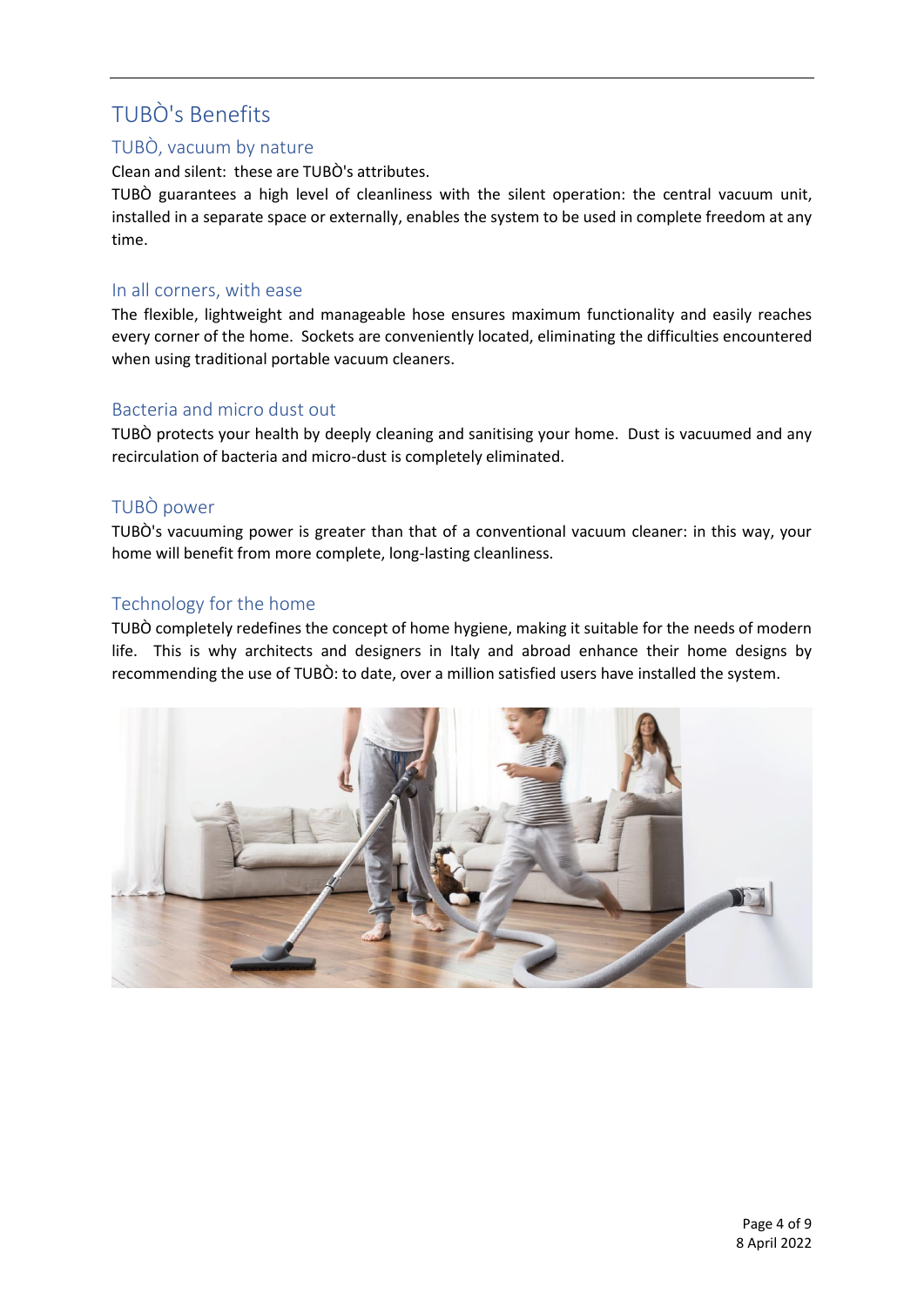## <span id="page-4-0"></span>Questionnaire

Complete this questionnaire and email to info@tubo.co.nz and this will assist us to design a TUBÒ Central Vacuum System solution for your home.

| Useful tips for choosing the correct power unit<br>used and who lives in the house.<br>your home and your needs.<br>How to fill in the form? Is simple<br>• Each question requires an answer<br>• Add the numbers to determine the total value<br>balconies, stairs, terraces, porches) | The choice of the power unit does not depend only on the surface of the building, but on how it is<br>By filling out the questionnaire below, you have the possibility to choose the right power unit for<br>• Answer the following questions below indicating only one answer per question<br>. Insert the total floor area of the building considering all the areas to be cleaned (also consider |                                            |            |
|-----------------------------------------------------------------------------------------------------------------------------------------------------------------------------------------------------------------------------------------------------------------------------------------|-----------------------------------------------------------------------------------------------------------------------------------------------------------------------------------------------------------------------------------------------------------------------------------------------------------------------------------------------------------------------------------------------------|--------------------------------------------|------------|
|                                                                                                                                                                                                                                                                                         |                                                                                                                                                                                                                                                                                                                                                                                                     | Option                                     | Your Score |
| Type of building:                                                                                                                                                                                                                                                                       | Apartment<br>Chalet<br>House<br>Commercial                                                                                                                                                                                                                                                                                                                                                          | 0<br>5<br>10<br>10                         |            |
| Number of Floors:                                                                                                                                                                                                                                                                       | 1<br>$2 - 4$<br>Over 4                                                                                                                                                                                                                                                                                                                                                                              | 0<br>10<br>20                              |            |
| Length of piping between the<br>unit and the furthest outlet                                                                                                                                                                                                                            | $0 - 15$<br>15-30<br>30-40<br>40-50                                                                                                                                                                                                                                                                                                                                                                 | 0<br>5<br>15<br>30                         |            |
| Length of cleaning hose:                                                                                                                                                                                                                                                                | Standard 7 metres<br>For open spaces 9-10 metres<br>Pratico 12 metres                                                                                                                                                                                                                                                                                                                               | 0<br>10<br>15                              |            |
| Type of flooring:                                                                                                                                                                                                                                                                       | Smooth<br>Wood<br>Stone<br>Carpet<br>Mixed                                                                                                                                                                                                                                                                                                                                                          | 0<br>5<br>10<br>15<br>15                   |            |
| Presence of Animals:                                                                                                                                                                                                                                                                    | None<br>One<br>Several                                                                                                                                                                                                                                                                                                                                                                              | 0<br>5<br>10                               |            |
| Operators:                                                                                                                                                                                                                                                                              | One<br>Two (commercial only)                                                                                                                                                                                                                                                                                                                                                                        | 0<br>50                                    |            |
|                                                                                                                                                                                                                                                                                         |                                                                                                                                                                                                                                                                                                                                                                                                     | <b>Total Score</b><br>Total living area m2 |            |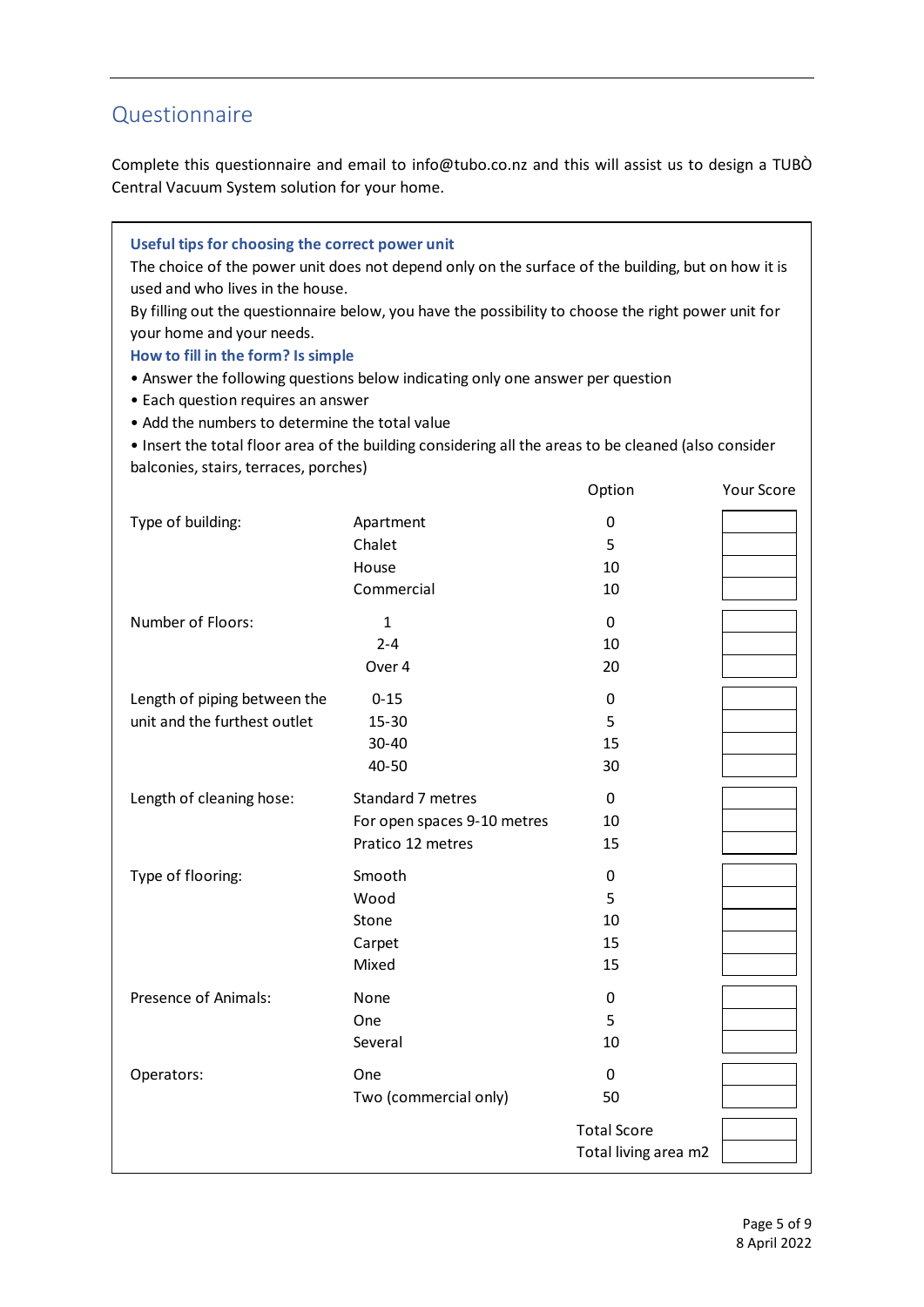# <span id="page-5-0"></span>Selecting the Power Unit

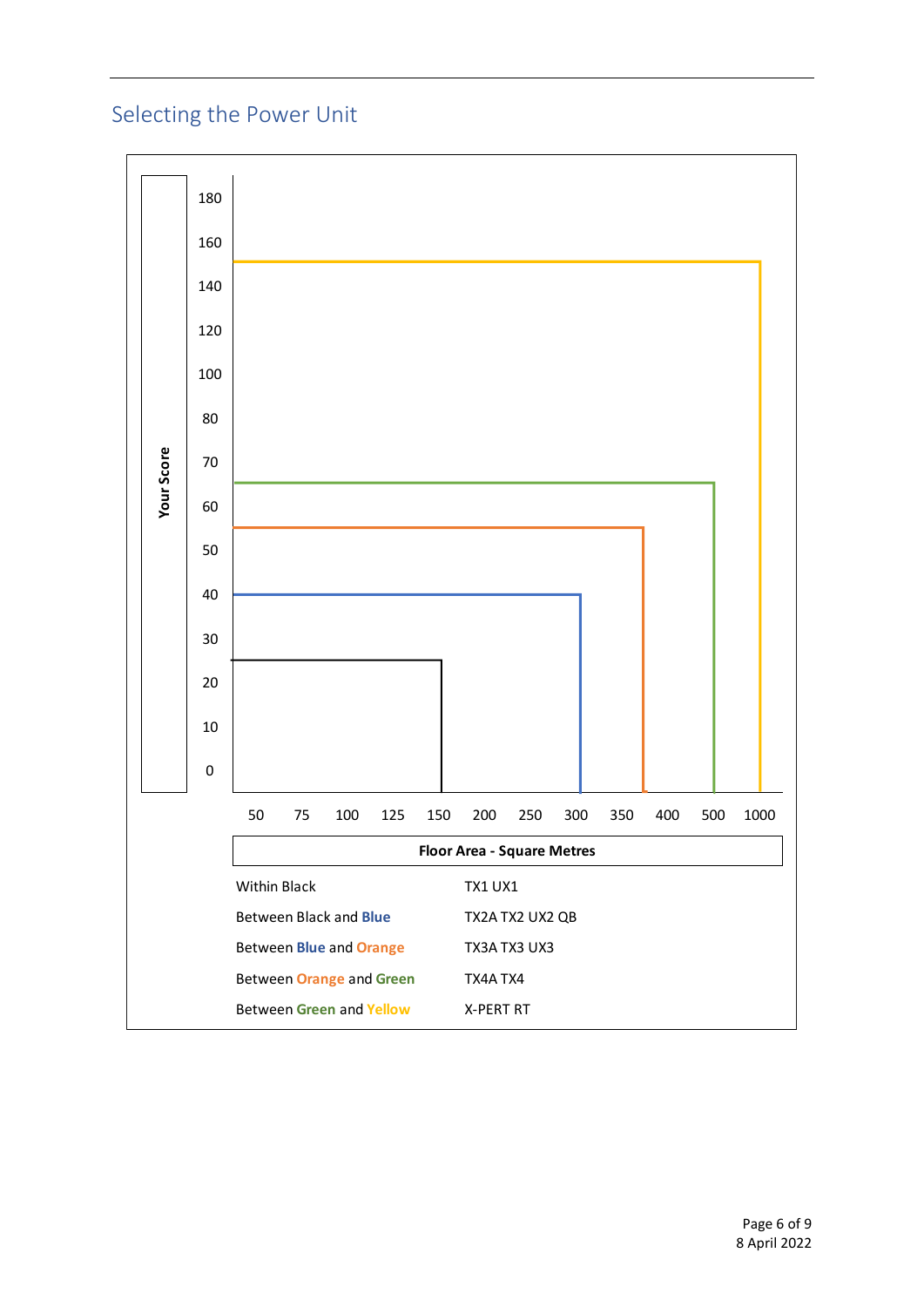## <span id="page-6-0"></span>An Estimated Price List

The following table provides you with a GST Inclusive Estimated Price for a fully installed TUBÒ Central Vacuum System for a new build home. Systems can be Retro-fitted but do cost more.

| <b>Floor Area</b>          | <b>Power Unit</b> | <b>Estimated Price</b><br><b>GST Inclusive</b> |
|----------------------------|-------------------|------------------------------------------------|
| Under $160 \text{ m}^2$    | TP1A              | \$3,685.00                                     |
|                            | TP1               | \$3,400.00                                     |
|                            | TC1               | \$3,020.00                                     |
|                            | QB                | \$3,450.00                                     |
| $160 - 260$ m <sup>2</sup> | TP <sub>2</sub> A | \$4,180.00                                     |
|                            | TP <sub>2</sub>   | \$3,910.00                                     |
|                            | TC <sub>2</sub>   | \$3,490.00                                     |
|                            | QB                | \$3,720.00                                     |
| $260 - 360$ m <sup>2</sup> | TP3A              | \$5.,025.00                                    |
|                            | TP3               | \$4,715.00                                     |
|                            | TC <sub>3</sub>   | \$4,295.00                                     |
|                            | QB                | \$3,920.00                                     |
| Over 360 m <sup>2</sup>    | TP4A              | \$5,850.00                                     |
|                            | TP4               | \$5,570.00                                     |
|                            | TC4               | \$5,125.00                                     |

**Optional Extras:** GST Inclusive and fully installed as part of your TUBÒ Central Vacuum System

| Pratico Retractable 12m hose unit | \$1,825.00 each |
|-----------------------------------|-----------------|
| VRoom Retractable 5m hose unit    | \$1,245.00 each |
| Vac Pan unit                      | $$ 510.00$ each |
| Stand-alone:                      |                 |
| Airo 350 Breathe                  | $$605.00$ each  |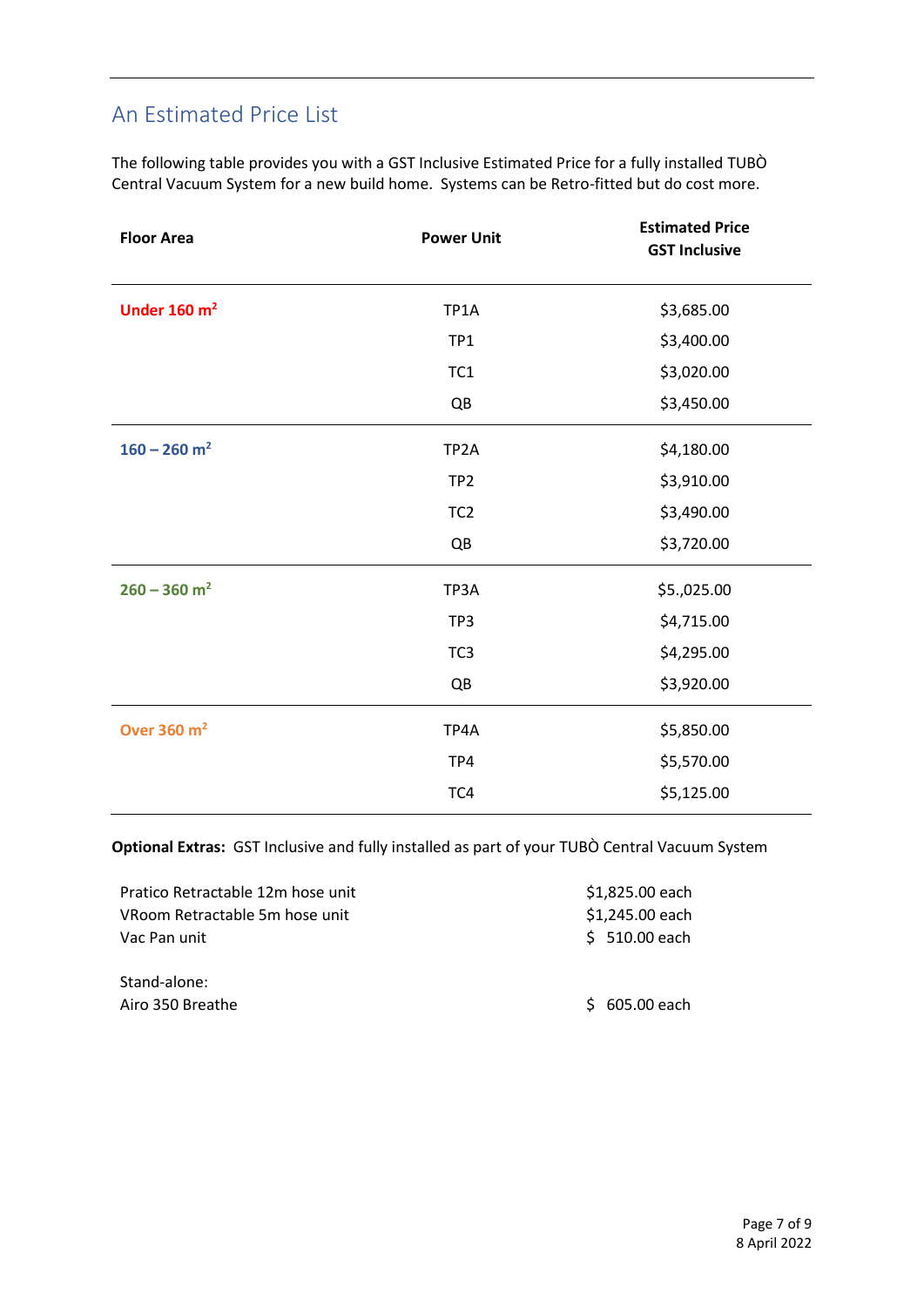## <span id="page-7-0"></span>General Information

Installing a Central Vacuum System doesn't mean just finding an excellent functional cleaning solution, it is above all an investment in your health and well-being. Central Vacuum Systems dramatically reduce the amount of allergens in the air, and consequently the illnesses related to them, such as watery eyes and runny nose, colds, breathing difficulties and asthma. This is because Central Vacuum Systems, unlike traditional vacuum cleaners, eliminate the recirculation of micro dust. This is thanks to greater suction capacity and most of all thanks to the fact that the vacuumed air is never reintroduced into the rooms being cleaned. Dust accumulates very quickly and is resistant to conventional cleaning systems: some cleaning methods, such as sweeping or conventional vacuuming, do not completely remove dust and other related pollutants. They may even accentuate the danger, releasing the lightest, most dangerous particles into the air, making them easily breathable.

### <span id="page-7-1"></span>Our Supplier - Aertecnica S.p.A

Since 1985, our supplier, Italian company Aertecnica has been writing the natural and innovative history of TUBÒ, the central vacuum system, in Italy.



Changing the air in the environments which we live in, eliminating dust and its content of bacteria and micro-organisms with TUBÒ are essential factors that are strongly linked to important themes: the health of our environment and the people living in it.

Indeed, both of them are threatened by micro dust, micro-organisms and bacteria, such as the dangerous dust mite, which proliferates in an uncontrolled manner in the settings in which we live causing ever greater dust accumulation. Data from the World Health Organisation indicate a worrying increase in respiratory apparatus disorders and allergies deriving from dust.

At the same time, the most important environmentalist associations are reporting every day on the need to make the environment in which we live healthier. Dating back to the birth and development of this awareness, since 1985, Aertecnica has been developing as a leader company.

At the front of researching new technologies and their applications, Aertecnica works or spend most of their time contributing to resolving health problems regarding the environments in which we live.

Aertecnica is a company that understands its role in society and its integrated function in an environment which can no longer withstand technological developments and the products derived from them which are inappropriate and incompatible. A company which "thinks clean", and works for the wellbeing of people, looking with optimism towards a healthier future.



Aertecnica is the first company in its sector to have acquired both ISO 9001 and ISO 14000 COMPANY and ENVIRONMENTAL certification. This commitment is an extension of their environmental values. They aim to improve the quality of air in our homes and workplaces, to protect peoples' health (increasingly threatened by allergies and respiratory problems) and improve peoples' well-being: this is what Aertecnica aims to achieve when designing its systems.